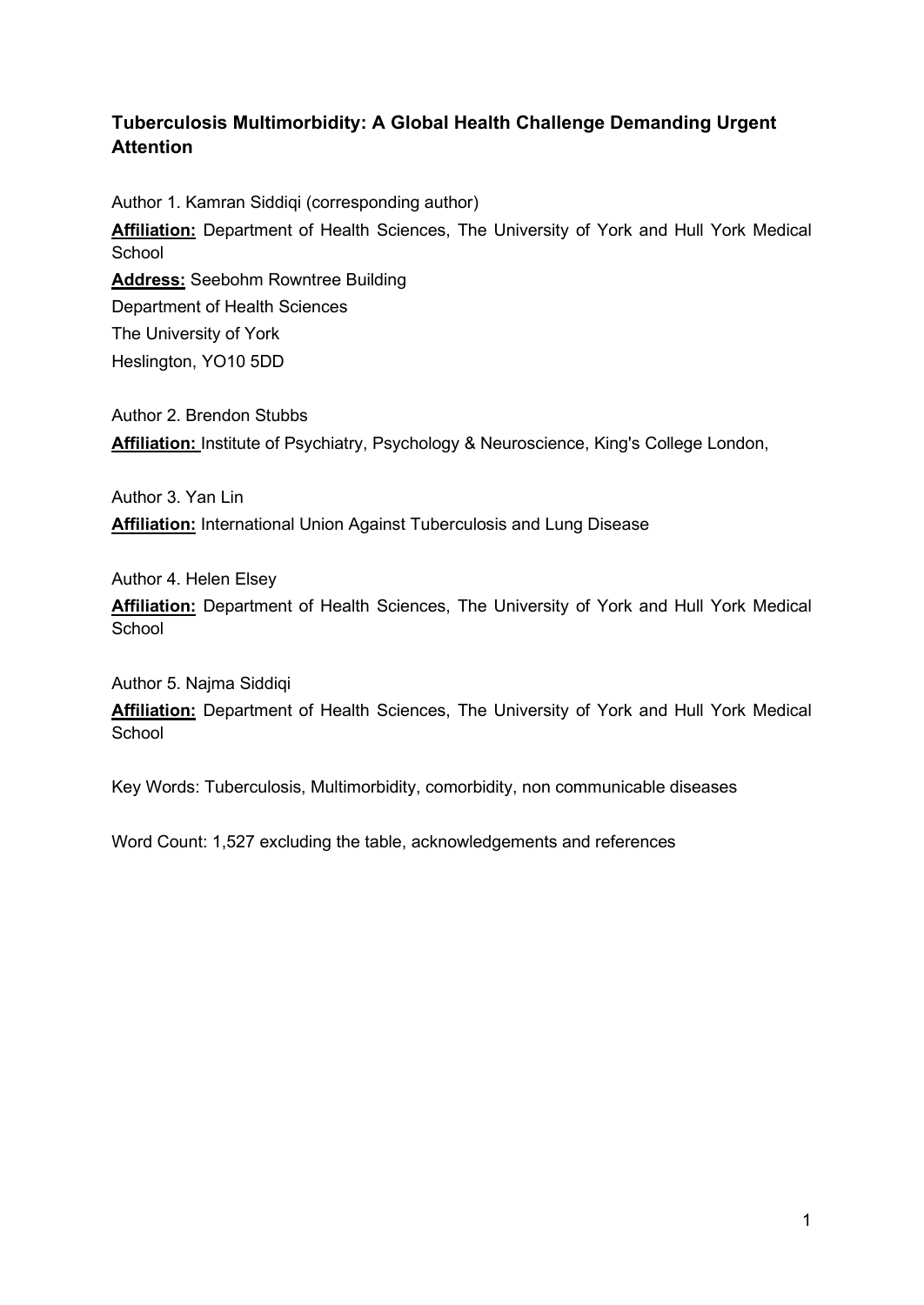# **Tuberculosis Multimorbidity: A Global Health Challenge Demanding Urgent Attention**

Multimorbidity, defined by the World Health Organisation's (WHO)<sup>1</sup> as the existence of two or more chronic health conditions in the same individual, is associated with adverse health outcomes,<sup>2</sup> and increased healthcare costs. Tuberculosis (TB) commonly coexists with a range of other serious chronic conditions such as HIV, diabetes and depression.<sup>[3](https://paperpile.com/c/pjF3B7/mf0w7)</sup> However, within health systems with limited capacity and access to care, services (including TB services) typically focus on single conditions and neglect to identify and manage multimorbidity, missing opportunities to prevent, screen and treat coexisting chronic conditions.

Whilst there has been some progress in our understanding of TB coexisting with single other conditions (e.g. TB in people living with HIV),<sup>4</sup> little is known about the burden, characteristics and clusters of multimorbidity in people with TB - referred to hereafter as TB multimorbidity. We wish to highlight the challenge posed by TB multimorbidity and its current neglect in healthcare. The editorial invites policy makers and providers to rethink more joined-up, patient-centred care for TB that capitalises on opportunities and synergies in the approach to recognise and manage TB multimorbidity.

## **The burden and characteristics of TB multimorbidity**

The magnitude of the mortality and morbidity burden associated with TB is well recognised and is reflected in the global advocacy efforts, financial investments and technical advances in the prevention and control of  $TB<sub>0</sub>$ <sup>5</sup> However, despite its undoubted importance, evidence on the determinants, disease patterns, burden and consequences of TB multimorbidity is only recently emerging. TB multimorbidity is associated with complex mental and physical symptoms, $6$  worsening of disabilities,<sup>7</sup> poor quality of life, $8$  excess healthcare use $910$  $910$ premature deaths.<sup>11</sup> and high healthcare costs.<sup>12</sup>

Among mental health conditions, depression affects one in every four individuals with TB, adversely affecting adherence to TB treatment and recovery. [13,14](https://paperpile.com/c/pjF3B7/WOiv1+txqY4) TB and depression share several common determinants and risk factors;<sup>15,[16](https://paperpile.com/c/pjF3B7/QE5ns)</sup> depression also affects the immune system<sup>17</sup> and increases the risk of acquiring TB.<sup>16</sup> If it remains untreated, depression in people with TB may lead to treatment default, greater disability, poorer quality of life and increased risk of death[.18](https://paperpile.com/c/pjF3B7/snzzj) Conversely, TB may increase the severity of depression by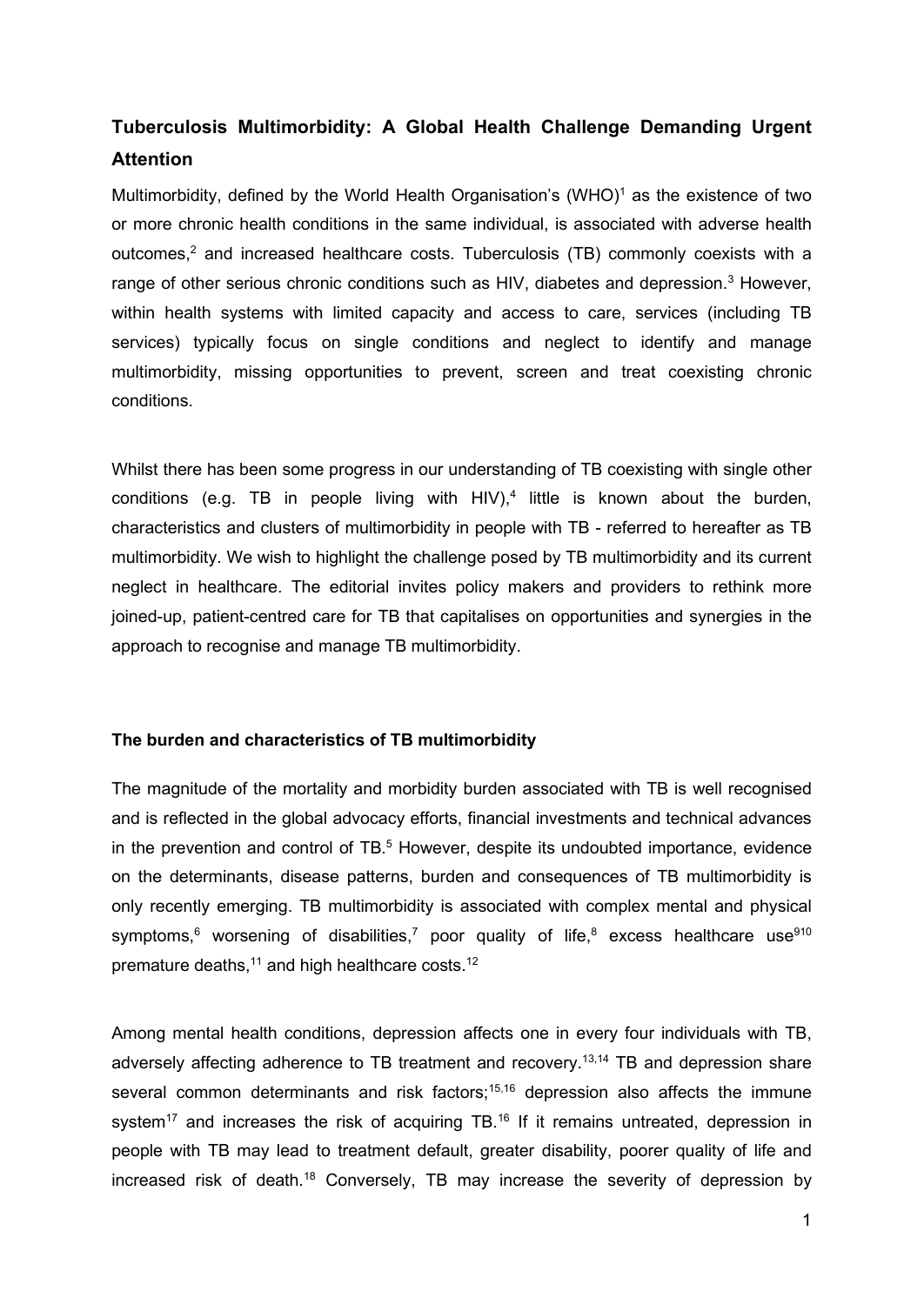adversely affecting quality of life<sup>19</sup> and because of the additional stigma associated with  $TB<sup>.20</sup>$  $TB<sup>.20</sup>$  $TB<sup>.20</sup>$ 

Among chronic infections, the evidence on the co-occurrence and the bidirectional adverse interactions between TB and HIV is most well established. HIV increases the risk of acquiring TB 20- to 40-fold; $^{21}$  hence the HIV/AIDS epidemic between 1990-2005 led to a five-fold increase in TB incidence in sub-Saharan Africa.<sup>12</sup> Currently, an estimated one in six people with TB has HIV co-infection; the presence of TB also worsens HIV outcomes.<sup>22</sup> For example, the TB mortality rate in those with HIV co-infection may be twice that of those without HIV.<sup>4</sup>

Most adults with TB have one or more co-existing non-communicable diseases (NCDs), the likelihood increasing with age. $23$  In a secondary data analysis of the World Health Survey (WHS) conducted in 48 low- and middle-income countries (LMICs), we found that around two-thirds of people with TB had at least one NCD.<sup>23</sup> Prevalence of NCD in people with TB was twice that of those without TB.<sup>23</sup> This clustering of TB with NCDs is attributable to several common risk factors, including social factors (stigma),<sup>20</sup> economics (poverty), health risk behaviours (smoking, alcohol and drug abuse), impaired immunity and drug interactions[.21](https://paperpile.com/c/pjF3B7/8UsFP)

TB and NCDs interact adversely, resulting in a multiplier effect on their respective disease burdens and health outcomes.<sup>24</sup> The WHS analysis estimated at least one-third of all morbidity (measured as Years Lived with Disability [YLD]) in individuals with TB is attributable to coexisting NCDs.<sup>23</sup> At a population level, TB and NCDs act as a syndemic or synergistic epidemic, which sustains and magnifies both epidemics. NCDs and their risk factors have a substantial influence on maintaining the TB epidemic in high-burden countries:<sup>24</sup>

Diabetes, $25$  and chronic respiratory disorders, $26$  are considered to be the two most common NCDs coexisting with TB. Diabetes increases the risk of developing active TB three-fold; in high-TB and high-diabetes burden countries such as India, almost every other person with TB may have diabetes or pre-diabetes.<sup>27</sup> People with both TB and diabetes are likely to have poor outcomes: they are less likely to recover from TB and more likely to die,<sup>28</sup> suffer TB recurrence,<sup>28</sup> have a poor quality of life<sup>29</sup> and develop multidrug resistant TB.<sup>30</sup> Moreover, TB adversely affects glycaemic control and its progression towards complications.<sup>31-33</sup>The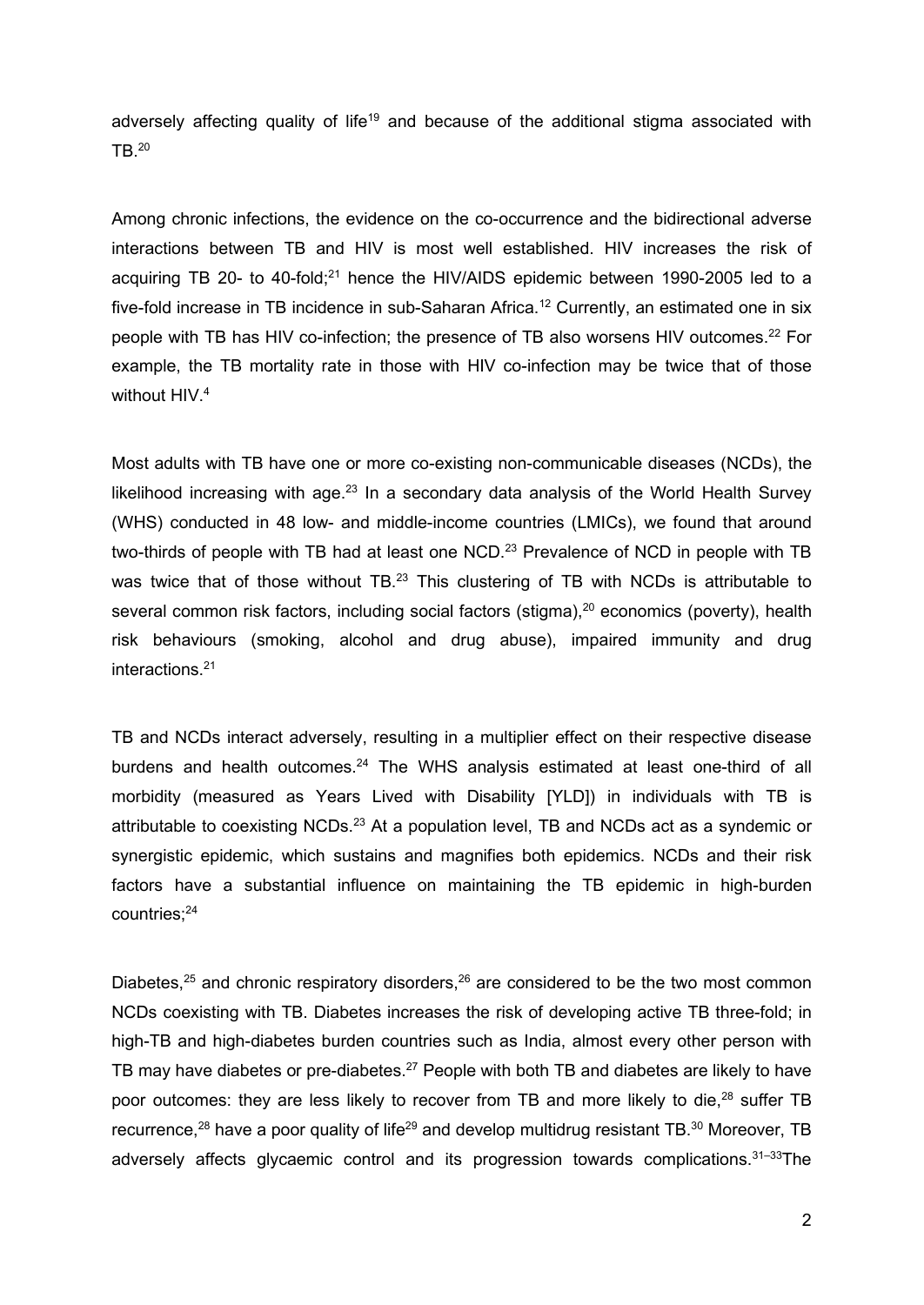global diabetes epidemic impedes achievement of Global End TB Targets[.5](https://paperpile.com/c/pjF3B7/2Z3vc) And poor TB outcomes increase the global disease burden attributable to diabetes through poor glycaemic control and rapid progression to complications[.21](https://paperpile.com/c/pjF3B7/8UsFP)

TB also increases the risk of developing and worsening outcomes of chronic respiratory disorders[.34](https://paperpile.com/c/pjF3B7/Ohd8E) Those with both chronic respiratory disorders and active TB have a two-fold increased risk of death within 12-months of being diagnosed with TB[.35](https://paperpile.com/c/pjF3B7/xswHs) TB also increases the risk of developing chronic respiratory infections during and after anti-TB treatment.<sup>36,37</sup>

## **Complex TB multimorbidity**

In addition to the increased prevalence of comorbid individual chronic conditions in TB, there is also the significant problem of "complex" TB multimorbidity, which poses significant additional challenges for people with TB and TB services. We define complex TB multimorbidity as the co-occurrence of two or more chronic conditions with TB. There is an urgent need to better understand what are the most common 'clusters' of mental disorders, chronic communicable and non-communicable diseases (NCD) that co-occur with TB, which clusters are associated with greatest burden, and how to address them. [38](https://paperpile.com/c/pjF3B7/vtctg)

#### **The neglect of multimorbidity in TB healthcare**

The needs of people with multimorbidity, including TB multimorbidity, are largely neglected in traditional, typically single-disease focused health programmes, $6$  despite the fact that the common patient experience is of multiple chronic conditions.<sup>38</sup> The care for people with TB multimorbidity typically remains vertical, fragmented and non-personalised, with numerous missed opportunities to prevent, screen and manage coexisting serious chronic conditions. On the other hand, the synergies between TB and other chronic conditions (and between these other conditions) demand effective joined-up approaches to prevention, screening and treatment of co-occurring conditions. The significant disease burden attributable to multimorbidity and the potential health gains through exploiting synergies in managing multiple chronic conditions, makes TB multimorbidity a priority in high burden countries.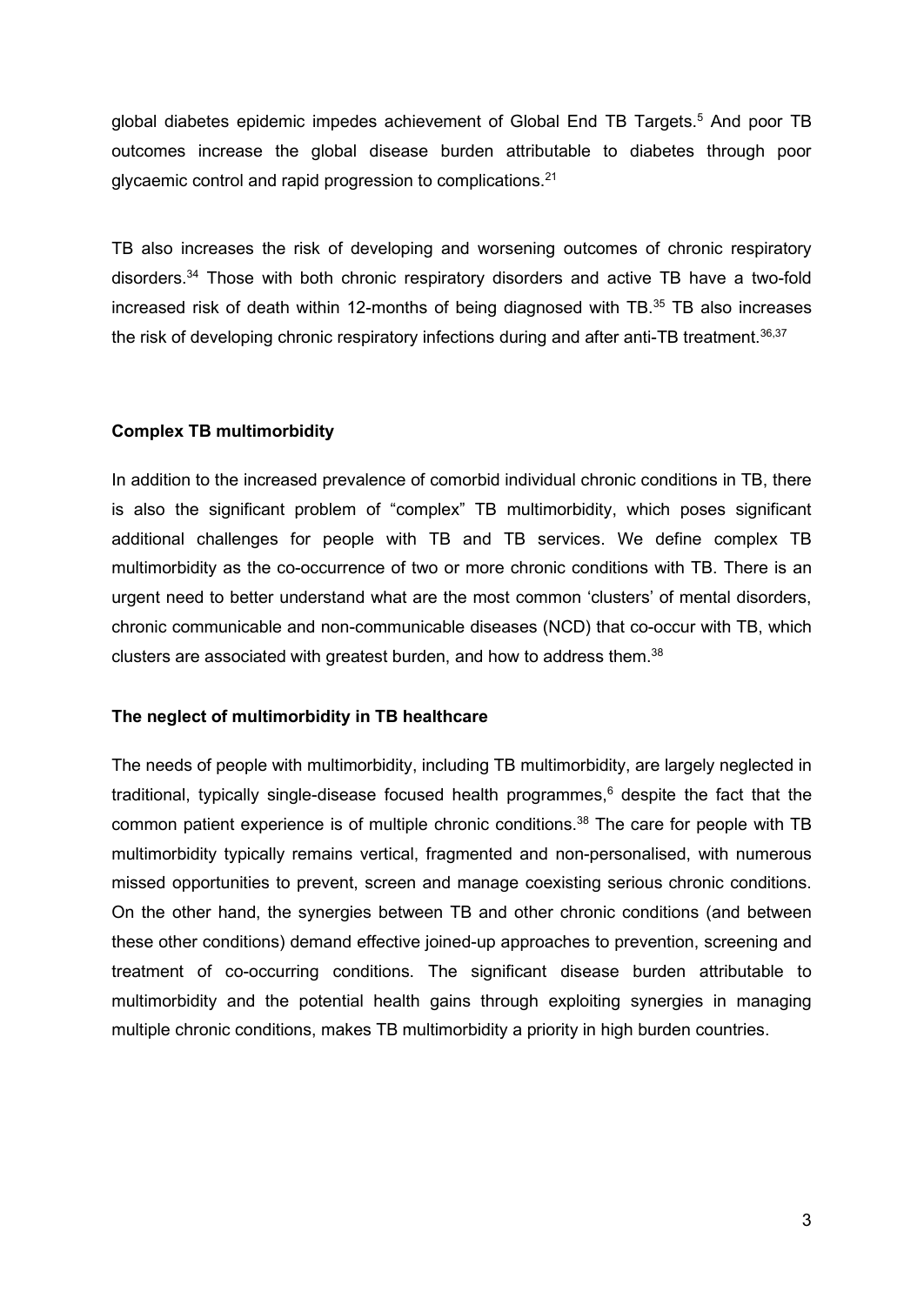#### **The opportunity to address coexisting chronic conditions**

The need to address multimorbidity through effective, integrated and scalable interventions in healthcare is gaining international attention. [39](https://paperpile.com/c/pjF3B7/eWoCp) WHO is advocating for an integrated person-centred approach through coordination and alignment within and across healthcare settings.<sup>40</sup> Moreover, there is a growing recognition of the need for, and strong global and national policy support to address TB multimorbidity (e.g. WHO's 'End TB Strategy,' Stop TB Partnership's 'The Paradigm Shift: Global Plan to End TB 2018-2022' and the 'Global Fund Support for Co-infections and Co-morbidities').<sup>41</sup> An increasing global focus on NCDs and the establishment of NCD services in several high TB burden countries is also an opportunity to coordinate care across NCDs and TB services to address multimorbidity.

TB services may be particularly well-placed to develop innovative approaches to address multimorbidity. Services endeavour to engage with those diagnosed with TB for at least six months, offering multiple opportunities to prevent, screen and manage other chronic conditions. Their (relatively) strong and well-resourced infrastructure may provide a platform for interventions to address multimorbidity, without sacrificing recent gains in TB outcomes.<sup>5</sup> The concordance between treatments for TB and for some NCDs is also an opportunity to link care across healthcare teams to address TB multimorbidity.<sup>12</sup>

There do exist evidence-based frameworks for integration<sup>42</sup> and person-centred care,  $40$ screening approaches,  $43,44$  and effective interventions,  $45,46,47$  $45,46,47$  $45,46,47$  that can be used to tackle TB multimorbidity. In people with HIV-associated TB, antiretroviral therapy (ART) has been hugely beneficial in reducing mortality and recurrence of TB.<sup>48</sup> Cost-effective interventions to address common risk factors for TB and NCDs are rarely offered routinely within TB healthcare,<sup>49</sup> yet could prevent the onset and/or progression of multimorbidity. For example, there is emerging evidence that smoking cessation support is effective<sup>49</sup> and improves TB outcomes[.50](https://paperpile.com/c/pjF3B7/MDvG) Similarly, better diabetes control in TB patients through screening, treatment and monitoring could improve TB treatment success, reduce TB transmission and potentially avert more than a million deaths in high-burden countries over the next 15 years.<sup>51</sup> Likewise, screening for and treating depression would not only reduce its severity but also improve motivation and adherence to TB treatments[.16](https://paperpile.com/c/pjF3B7/QE5ns) Table 1 outlines the interventions for screening, prevention and management of TB multimorbidity that could be implemented in a resource-limited high TB burden country. Patients will need continued care for their chronic conditions even after completing their anti-TB treatment. The proposed interventions to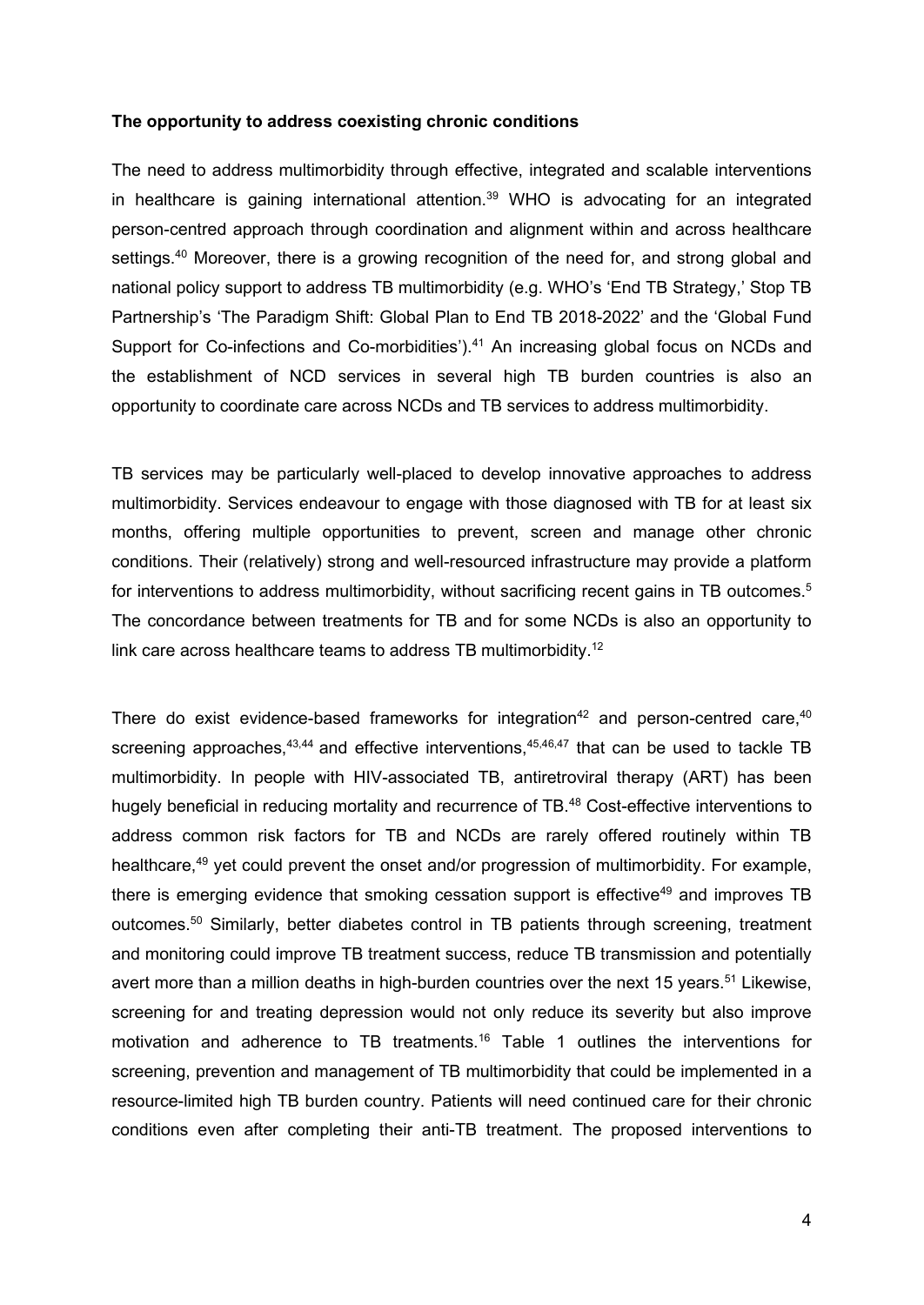address TB multimorbidity will also require additional financial support from domestic and international sources e.g. Global Fund.

|                                                       | <b>Screening</b>                                                                                                           | <b>Prevention and Treatment</b>                                                                                                                                                                                                                                                                                                                                    |
|-------------------------------------------------------|----------------------------------------------------------------------------------------------------------------------------|--------------------------------------------------------------------------------------------------------------------------------------------------------------------------------------------------------------------------------------------------------------------------------------------------------------------------------------------------------------------|
| HIV and AIDS                                          | HIV testing and<br>counselling for patients<br>with presumptive and<br>diagnosed TB                                        | Initiating ART in people living with HIV,<br>regardless of WHO clinical stage and at<br>any CD4 cell count                                                                                                                                                                                                                                                         |
| <b>Diabetes</b>                                       | Plasma fasting glucose or<br>HbA1c (where available)<br>measurements                                                       | Oral hypoglycaemic agents; monitoring<br>glycaemic control; dietary advice;<br>promoting physical activity; physical health<br>checks and appropriate referrals; optimal<br>hypertension control; smoking cessation<br>support; aspirin; statins; and other health<br>risk modifications. Referral to diabetes care<br>after intensive phase of anti-TB treatment. |
| Depression                                            | <b>Administering the Patient</b><br><b>Health Questionnaire-9</b><br>(PHQ-9) and General<br>Anxiety Disorder-7 (GAD-<br>7) | Brief psychotherapy and where appropriate,<br>antidepressant medications.                                                                                                                                                                                                                                                                                          |
| Chronic<br>Obstructive<br>Pulmonary<br><b>Disease</b> | Spirometry: forced<br>expiratory volume in 1s<br>(FEV1) as a percentage<br>of the estimated forced<br>vital capacity (FVC) | Inhaled short-acting ß2 agonists; inhaled<br>steroids and/or long-acting bronchodilators;<br>smoking cessation support; support to<br>manage symptoms of shortness of breath.                                                                                                                                                                                      |

Table 1: Interventions for screening, prevention and management of TB multimorbidity

The key obstacles to better management of TB multimorbidity include fragmented care delivery, limited access to other specialists and financial obstacles to complex health care. A joined-up approach, specifically between TB and NCD services, to detect and manage TB multimorbidity, could better serve the needs of people with TB. This step-change may offer a better, more patient-centred healthcare where individuals do not have to negotiate multiple, disparate care pathways for their healthcare needs but instead have access to timely, coordinated care which meets their complex health needs, supports them to adapt healthy behaviours and improves the outcomes that are important to them.

## **Acknowledgement**

*"This work was supported by the Medical Research Council [grant number MC\_PC\_MR/T037806/1 TB Multimorbidity];*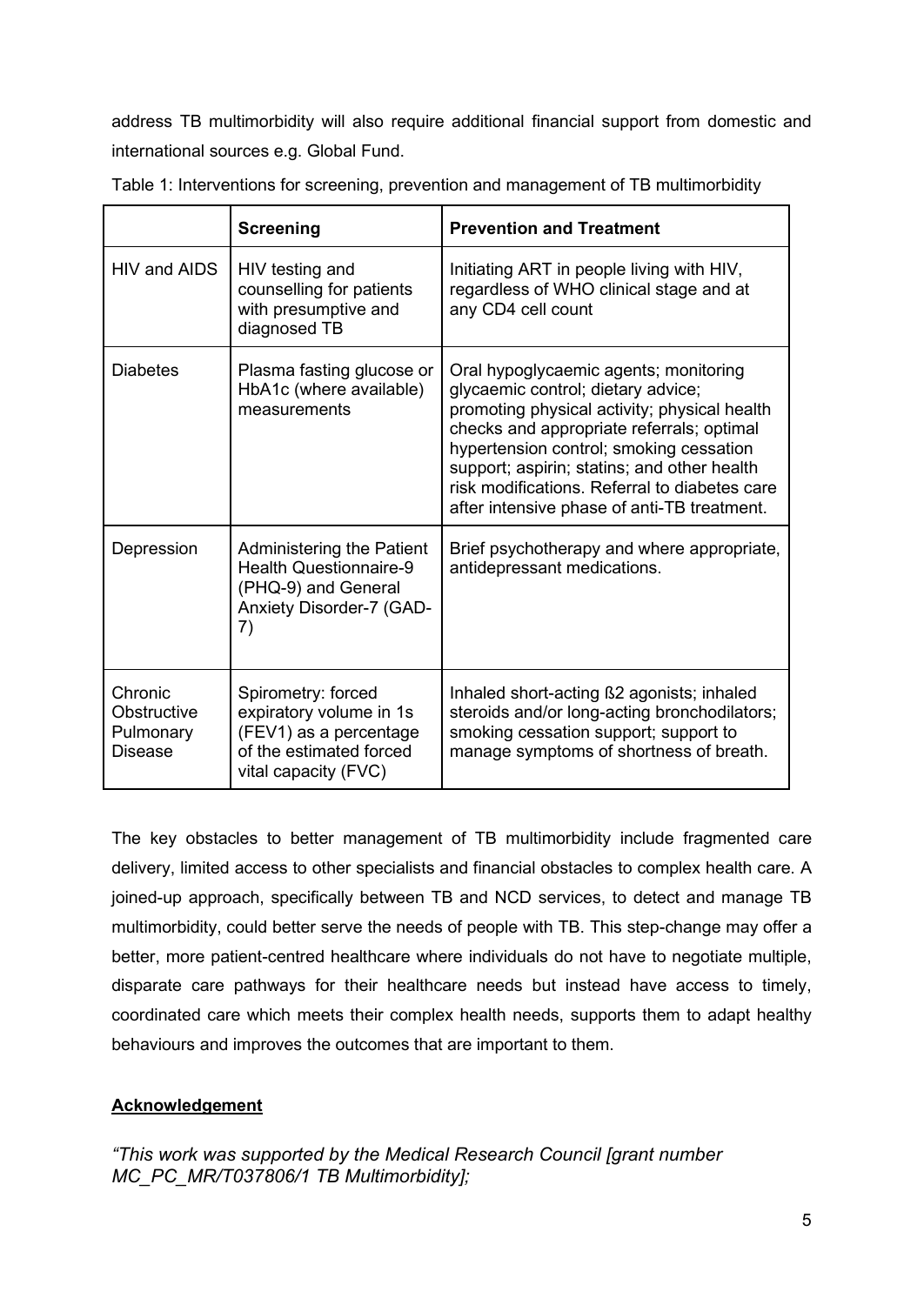*and by the National Institute for Health Research (NIHR) (grant 17/63/130 NIHR Global Health Research Group: Improving Outcomes in Mental and Physical Multimorbidity and Developing Research Capacity (IMPACT) in South Asia at the University of York) using UK aid from the UK Government to support global health research. The views expressed in this publication are those of the author(s) and not necessarily those of the NIHR or the UK government."*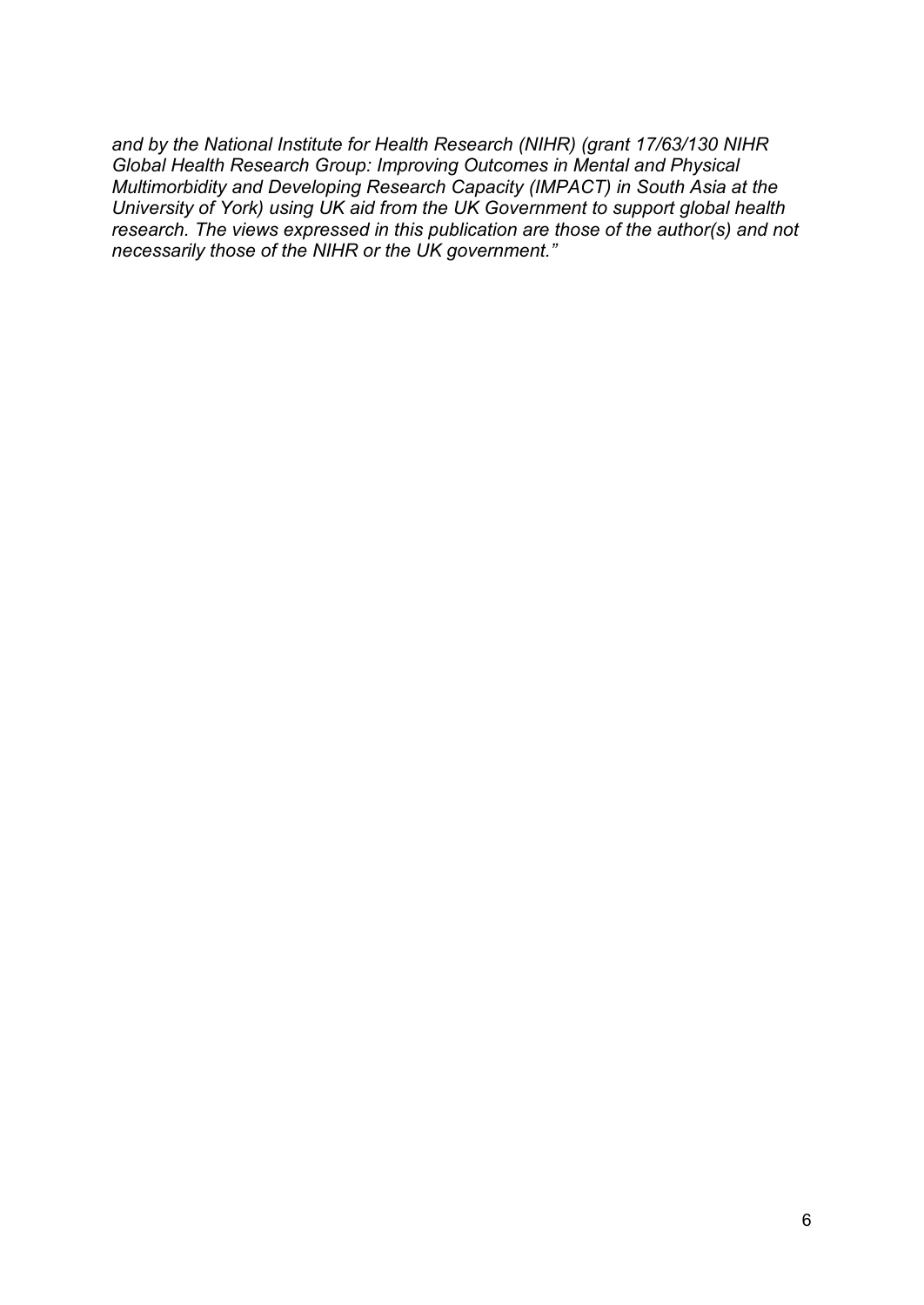## **REFERENCES**

- 1 [World Health Organization. Multimorbidity. World Health Organization, 2016.](http://paperpile.com/b/pjF3B7/jhV2u)
- 2 [Pearson-Stuttard J, Ezzati M, Gregg E W. Multimorbidity—a defining challenge for](http://paperpile.com/b/pjF3B7/XG21Z)  [health systems. The Lancet Public Health 2019; 4\(12\): e599–e600.](http://paperpile.com/b/pjF3B7/XG21Z)
- 3 [Reis-Santos B, Gomes T, Macedo L R, Horta B L, Riley L W, Maciel E L. Prevalence](http://paperpile.com/b/pjF3B7/mf0w7)  [and patterns of multimorbidity among tuberculosis patients in Brazil: a cross-sectional](http://paperpile.com/b/pjF3B7/mf0w7)  [study. Int J Equity Health 2013; 12: 61.](http://paperpile.com/b/pjF3B7/mf0w7)
- 4 [Kwan C K, Ernst J D. HIV and tuberculosis: a deadly human syndemic. Clin Microbiol](http://paperpile.com/b/pjF3B7/t5suB)  [Rev 2011; 24\(2\): 351–376.](http://paperpile.com/b/pjF3B7/t5suB)
- 5 [WHO | Global tuberculosis report 2018 \[Epub ahead of print\].](http://paperpile.com/b/pjF3B7/2Z3vc)
- 6 [Barnett K, Mercer S W, Norbury M, Watt G, Wyke S, Guthrie B. Epidemiology of](http://paperpile.com/b/pjF3B7/4Jsaw)  [multimorbidity and implications for health care, research, and medical education: a](http://paperpile.com/b/pjF3B7/4Jsaw)  [cross-sectional study. Lancet 2012; 380\(9836\): 37–43.](http://paperpile.com/b/pjF3B7/4Jsaw)
- 7 [Lange-Maia B S, Karvonen-Gutierrez C A, Kazlauskaite R, et al. Impact of Chronic](http://paperpile.com/b/pjF3B7/sFprz)  [Medical Condition Development on Longitudinal Physical Function from Mid-](http://paperpile.com/b/pjF3B7/sFprz) to Early [Late-Life: The Study of Women's Health Across the Nation. J Gerontol A Biol Sci Med](http://paperpile.com/b/pjF3B7/sFprz)  [Sci 2020; 75\(7\): 1411–1417.](http://paperpile.com/b/pjF3B7/sFprz)
- 8 [Williams J S, Egede L E. The Association Between Multimorbidity and Quality of Life,](http://paperpile.com/b/pjF3B7/IYaru)  [Health Status and Functional Disability. Am J Med Sci 2016; 352\(1\): 45–52.](http://paperpile.com/b/pjF3B7/IYaru)
- 9 [de S Santos Machado V, Valadares A L R, Costa-Paiva L H, Osis M J, Sousa M H,](http://paperpile.com/b/pjF3B7/m34Zb)  [Pinto-Neto A M. Aging, obesity, and multimorbidity in women 50 years or older: a](http://paperpile.com/b/pjF3B7/m34Zb)  [population-based study. Menopause 2013; 20\(8\): 818–824.](http://paperpile.com/b/pjF3B7/m34Zb)
- 10 [Alaba O, Chola L. The social determinants of multimorbidity in South Africa. Int J Equity](http://paperpile.com/b/pjF3B7/jqpfa)  [Health 2013; 12: 63.](http://paperpile.com/b/pjF3B7/jqpfa)
- 11 [Jani B D, Hanlon P, Nicholl B I, et al. Relationship between multimorbidity, demographic](http://paperpile.com/b/pjF3B7/CQFtY)  [factors and mortality: findings from the UK Biobank cohort. BMC Med 2019; 17\(1\): 74.](http://paperpile.com/b/pjF3B7/CQFtY)
- 12 [Marais B J, Lönnroth K, Lawn S D, et al. Tuberculosis comorbidity with communicable](http://paperpile.com/b/pjF3B7/pyIMd)  [and non-communicable diseases: integrating health services and control efforts. Lancet](http://paperpile.com/b/pjF3B7/pyIMd)  [Infect Dis 2013; 13\(5\): 436–448.](http://paperpile.com/b/pjF3B7/pyIMd)
- 13 [Koyanagi A, Vancampfort D, Carvalho A F, et al. Depression comorbid with tuberculosis](http://paperpile.com/b/pjF3B7/WOiv1)  [and its impact on health status: cross-sectional analysis of community-based data from](http://paperpile.com/b/pjF3B7/WOiv1)  48 low- [and middle-income countries. BMC Med 2017; 15\(1\): 209.](http://paperpile.com/b/pjF3B7/WOiv1)
- 14 [Aamir S, Aisha. Co-morbid anxiety and depression among pulmonary tuberculosis](http://paperpile.com/b/pjF3B7/txqY4)  [patients. J Coll Physicians Surg Pak 2010; 20\(10\): 703–704.](http://paperpile.com/b/pjF3B7/txqY4)
- 15 [Doherty A M, Kelly J, McDonald C, O'Dywer A M, Keane J, Cooney J. A review of the](http://paperpile.com/b/pjF3B7/VKMam)  [interplay between tuberculosis and mental health. Gen Hosp Psychiatry 2013; 35\(4\):](http://paperpile.com/b/pjF3B7/VKMam)  [398–406.](http://paperpile.com/b/pjF3B7/VKMam)
- 16 [Oh K H, Choi H, Kim E J, Kim H J, Cho S I. Depression and risk of tuberculosis: a](http://paperpile.com/b/pjF3B7/QE5ns)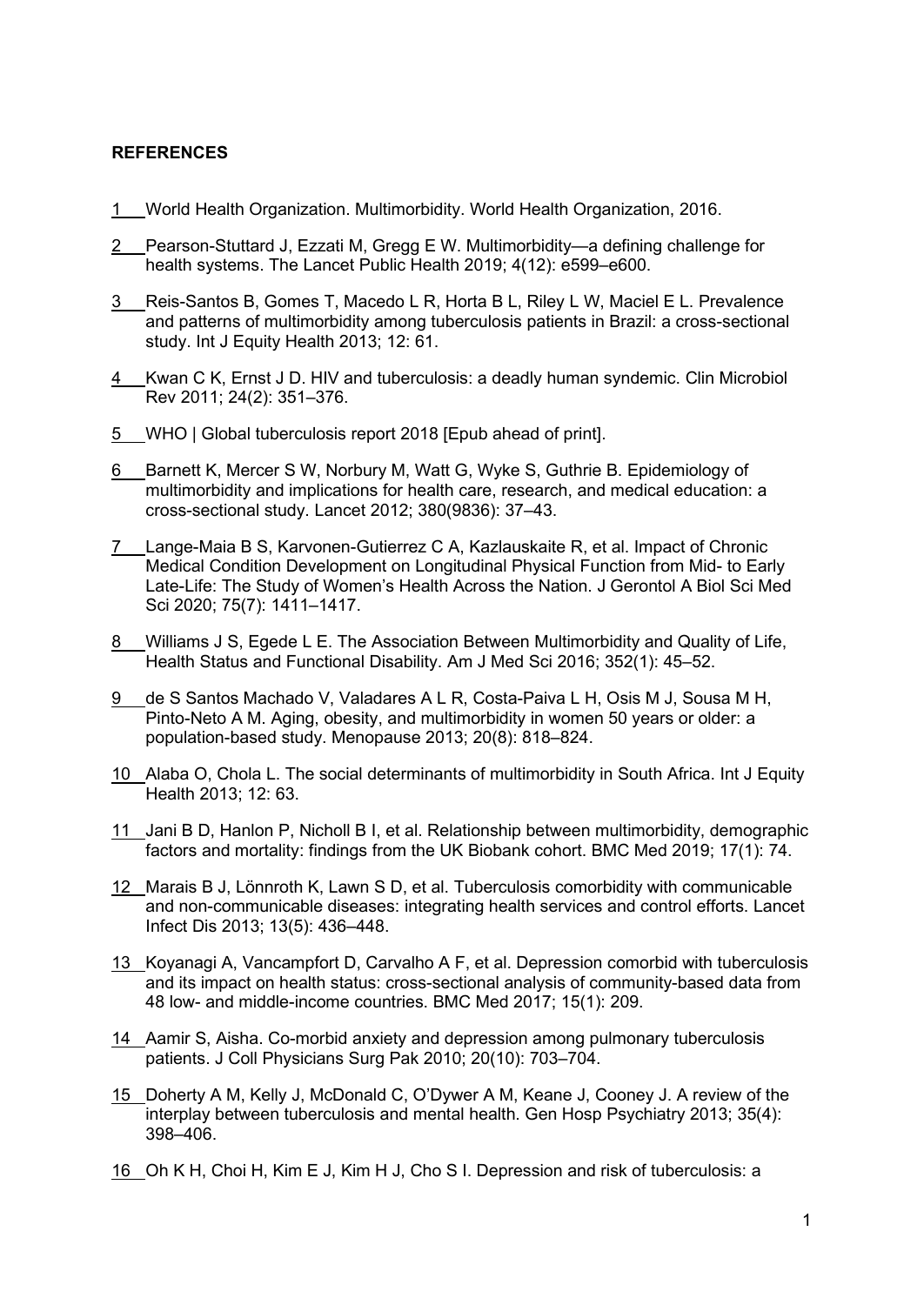[nationwide population-based cohort study. Int J Tuberc Lung Dis 2017; 21\(7\): 804–809.](http://paperpile.com/b/pjF3B7/QE5ns)

- 17 [Maes M, Kubera M, Obuchowiczwa E, Goehler L, Brzeszcz J. Depression's multiple](http://paperpile.com/b/pjF3B7/rb4lw)  [comorbidities explained by \(neuro\) inflammatory and oxidative & nitrosative stress](http://paperpile.com/b/pjF3B7/rb4lw)  [pathways. Neuroendocrinol Lett 2011; 32\(1\): 7–24.](http://paperpile.com/b/pjF3B7/rb4lw)
- 18 [Ambaw F, Mayston R, Hanlon C, Medhin G, Alem A. Untreated depression and](http://paperpile.com/b/pjF3B7/snzzj)  [tuberculosis treatment outcomes, quality of life and disability, Ethiopia. Bull World](http://paperpile.com/b/pjF3B7/snzzj)  [Health Organ 2018; 96\(4\): 243–255.](http://paperpile.com/b/pjF3B7/snzzj)
- 19 Hansel N [N, Wu A W, Chang B, Diette G B. Quality of life in tuberculosis: patient and](http://paperpile.com/b/pjF3B7/br7RH)  [provider perspectives. Qual Life Res 2004; 13\(3\): 639–652.](http://paperpile.com/b/pjF3B7/br7RH)
- 20 [Courtwright A, Turner A N. Tuberculosis and stigmatization: pathways and interventions.](http://paperpile.com/b/pjF3B7/QHm0J)  [Public Health Rep 2010; 125 Suppl 4: 34–42.](http://paperpile.com/b/pjF3B7/QHm0J)
- 21 [Bates M, Marais B J, Zumla A. Tuberculosis Comorbidity with Communicable and](http://paperpile.com/b/pjF3B7/8UsFP)  [Noncommunicable Diseases. Cold Spring Harb Perspect Med; 5\(11\).](http://paperpile.com/b/pjF3B7/8UsFP)
- 22 [Ansa G A, Walley J D, Siddiqi K, Wei X. Delivering TB/HIV services in Ghana: a](http://paperpile.com/b/pjF3B7/XFwcO)  [comparative study of service delivery models. Trans R Soc Trop Med Hyg 2014; 108:](http://paperpile.com/b/pjF3B7/XFwcO)  [560–567.](http://paperpile.com/b/pjF3B7/XFwcO)
- 23 [Stubbs B, Siddiqi K, Elsey H, et al. Tuberculosis and non-communicable disease](http://paperpile.com/b/pjF3B7/WZ01Z)  [multimorbidity: an analysis of the World Health Survey in 48 low-](http://paperpile.com/b/pjF3B7/WZ01Z) and middle-income [countries. Trop Med Int Health \[Epub ahead of print\].](http://paperpile.com/b/pjF3B7/WZ01Z)
- 24 [Duarte R, Lönnroth K, Carvalho C, et al. Tuberculosis, social determinants and co](http://paperpile.com/b/pjF3B7/P3CqJ)[morbidities \(including HIV\). Pulmonology 2018; 24\(2\): 115–119.](http://paperpile.com/b/pjF3B7/P3CqJ)
- 25 [Noubiap J J, Nansseu J R, Nyaga U F, et al. Global prevalence of diabetes in active](http://paperpile.com/b/pjF3B7/uiE9t)  [tuberculosis: a systematic review and meta-analysis of data from 2·3 million patients](http://paperpile.com/b/pjF3B7/uiE9t)  [with tuberculosis. The Lancet Global Health 2019; 7\(4\): e448–e460.](http://paperpile.com/b/pjF3B7/uiE9t)
- 26 [van Kampen S C, Wanner A, Edwards M, et al. International research and guidelines on](http://paperpile.com/b/pjF3B7/jxMRY)  [post-tuberculosis chronic lung disorders: a systematic scoping review. BMJ Global](http://paperpile.com/b/pjF3B7/jxMRY)  [Health 2018; 3\(4\): e000745.](http://paperpile.com/b/pjF3B7/jxMRY)
- 27 [Viswanathan V, Kumpatla S, Aravindalochanan V, et al. Prevalence of diabetes and](http://paperpile.com/b/pjF3B7/tcyvu)  [pre-diabetes and associated risk factors among tuberculosis patients in India. PLoS](http://paperpile.com/b/pjF3B7/tcyvu)  [One 2012; 7\(7\): e41367.](http://paperpile.com/b/pjF3B7/tcyvu)
- 28 [Baker M A, Harries A D, Jeon C Y, et al. The impact of diabetes on tuberculosis](http://paperpile.com/b/pjF3B7/XPIu7)  [treatment outcomes: a systematic review. BMC Med 2011; 9: 81.](http://paperpile.com/b/pjF3B7/XPIu7)
- 29 Shahdadi H, Salarzaee M, Balouchi A. Quality of life of diabetic patients with smear [positive PTB in southeastern Iran: A cross-sectional study in a poor region of Iran.](http://paperpile.com/b/pjF3B7/PzRiR)  [Indian J Tuberc 2018; 65\(2\): 159–163.](http://paperpile.com/b/pjF3B7/PzRiR)
- 30 Tegegne B [S, Mengesha M M, Teferra A A, Awoke M A, Habtewold T D. Association](http://paperpile.com/b/pjF3B7/mSAmK)  [between diabetes mellitus and multi-drug-resistant tuberculosis: evidence from a](http://paperpile.com/b/pjF3B7/mSAmK)  [systematic review and meta-analysis. Syst Rev 2018; 7\(1\): 161.](http://paperpile.com/b/pjF3B7/mSAmK)
- 31 [Baghaei P, Marjani M, Javanmard P, Tabarsi P, Masjedi M R. Diabetes mellitus and](http://paperpile.com/b/pjF3B7/HtR1K)  [tuberculosis facts and controversies. J Diabetes Metab Disord 2013; 12\(1\): 58.](http://paperpile.com/b/pjF3B7/HtR1K)
- 32 [Ottmani S-E, Murray M B, Jeon C Y, et al. Consultation meeting on tuberculosis and](http://paperpile.com/b/pjF3B7/Jx5Vh)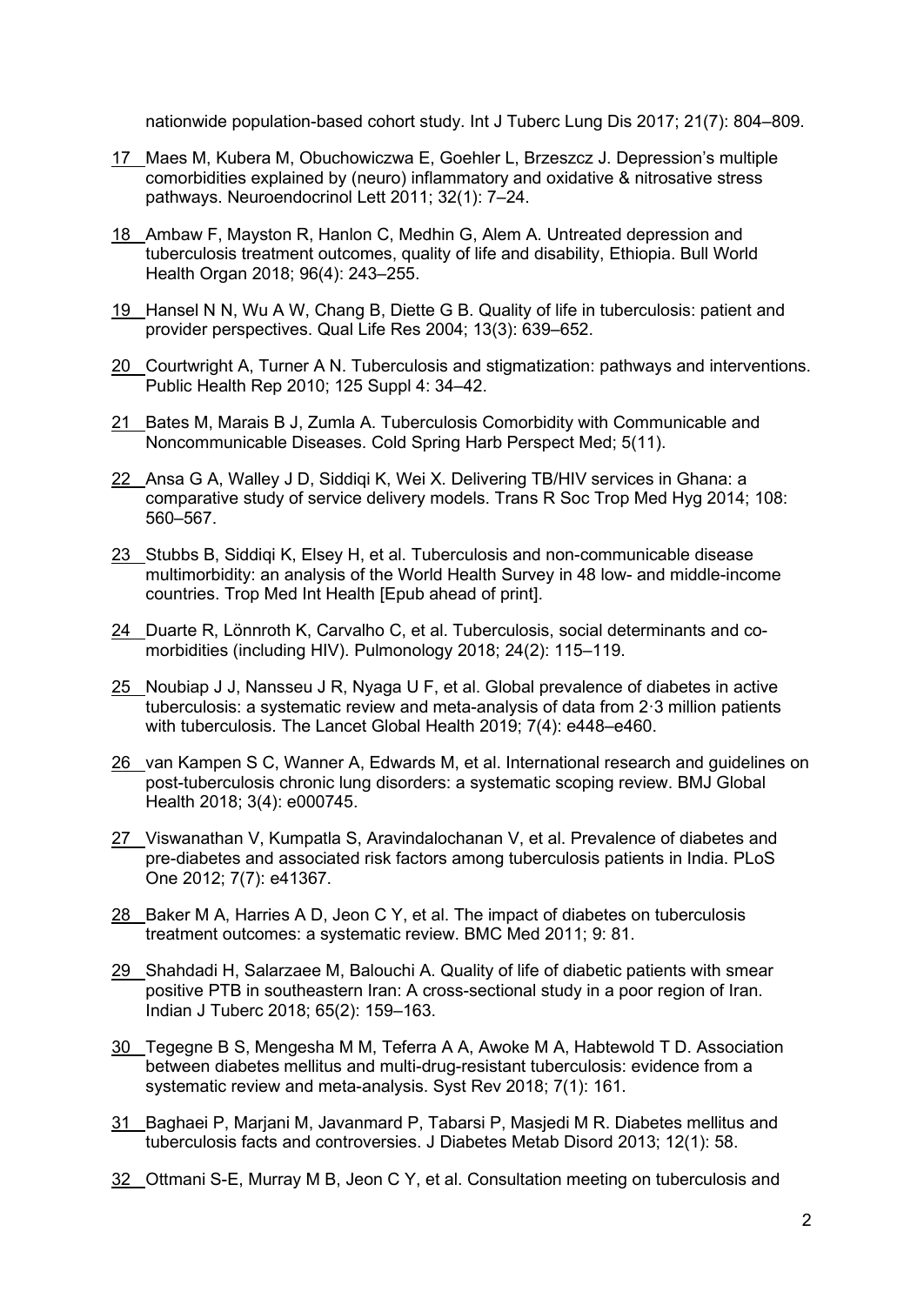[diabetes mellitus: meeting summary and recommendations \[Meeting report\]. Int J](http://paperpile.com/b/pjF3B7/Jx5Vh)  [Tuberc Lung Dis 2010; 14\(12\): 1513–1517.](http://paperpile.com/b/pjF3B7/Jx5Vh)

- 33 [Jeon C Y, Harries A D, Baker M A, et al. Bi-directional screening for tuberculosis and](http://paperpile.com/b/pjF3B7/9NXhp)  [diabetes: a systematic review. Tropical Medicine & International Health 2010; 15\(11\):](http://paperpile.com/b/pjF3B7/9NXhp)  [1300–1314.](http://paperpile.com/b/pjF3B7/9NXhp)
- 34 [Byrne A L, Marais B J, Mitnick C D, Lecca L, Marks G B. Tuberculosis and chronic](http://paperpile.com/b/pjF3B7/Ohd8E)  [respiratory disease: a systematic review. Int J Infect Dis 2015; 32: 138–146.](http://paperpile.com/b/pjF3B7/Ohd8E)
- 35 [Inghammar M, Ekbom A, Engström G, et al. COPD and the risk of tuberculosis--a](http://paperpile.com/b/pjF3B7/xswHs)  [population-based cohort study. PLoS One 2010; 5\(4\): e10138.](http://paperpile.com/b/pjF3B7/xswHs)
- 36 [Marais B J, Chakaya J, Swaminathan S, et al. Tackling long-term morbidity and](http://paperpile.com/b/pjF3B7/USHo)  [mortality after successful tuberculosis treatment. Lancet Infect Dis 2020; 20\(6\): 641–](http://paperpile.com/b/pjF3B7/USHo) [642.](http://paperpile.com/b/pjF3B7/USHo)
- 37 [Allwood B W, van der Zalm M M, Amaral A F S, et al. Post-tuberculosis lung health:](http://paperpile.com/b/pjF3B7/Pa6a)  [perspectives from the First International Symposium. Int J Tuberc Lung Dis 2020; 24\(8\):](http://paperpile.com/b/pjF3B7/Pa6a)  [820–828.](http://paperpile.com/b/pjF3B7/Pa6a)
- 38 [MacMahon S. Multimorbidity: A priority for global health research. The Academy of](http://paperpile.com/b/pjF3B7/vtctg)  [Medical Sciences: London, UK \[Epub ahead of print\].](http://paperpile.com/b/pjF3B7/vtctg)
- 39 [Hurst J R, Dickhaus J, Maulik P K, et al. Global Alliance for Chronic Disease](http://paperpile.com/b/pjF3B7/eWoCp)  [researchers' statement on multimorbidity. The Lancet Global Health 2018; 6\(12\):](http://paperpile.com/b/pjF3B7/eWoCp)  [e1270–e1271.](http://paperpile.com/b/pjF3B7/eWoCp)
- 40 [Toro N. Who global strategy on integrated people-centred health services \(IPCHS\) /](http://paperpile.com/b/pjF3B7/7BgSD)  [Estrategia mundial en servicios de salud integrada centrado en las personas \(IPCHS\).](http://paperpile.com/b/pjF3B7/7BgSD)  [International Journal of Integrated Care; 15\(8\).](http://paperpile.com/b/pjF3B7/7BgSD)
- 41 [Integrating Tobacco Control into Tuberculosis and HIV Responses. UNDP.](http://paperpile.com/b/pjF3B7/CnONj)  [https://www.undp.org/content/undp/en/home/librarypage/hiv-aids/integrating-tobacco](https://www.undp.org/content/undp/en/home/librarypage/hiv-aids/integrating-tobacco-control-into-tuberculosis-and-hiv-responses.html)[control-into-tuberculosis-and-hiv-responses.html](https://www.undp.org/content/undp/en/home/librarypage/hiv-aids/integrating-tobacco-control-into-tuberculosis-and-hiv-responses.html) [\(accessed September 26,](http://paperpile.com/b/pjF3B7/CnONj) 2019).
- 42 [Oni T, McGrath N, BeLue R, et al. Chronic diseases and multi-morbidity--a conceptual](http://paperpile.com/b/pjF3B7/UIhUp)  [modification to the WHO ICCC model for countries in health transition. BMC Public](http://paperpile.com/b/pjF3B7/UIhUp)  [Health 2014; 14: 575.](http://paperpile.com/b/pjF3B7/UIhUp)
- 43 [Creswell J, Raviglione M, Ottmani S, et al. Tuberculosis and noncommunicable](http://paperpile.com/b/pjF3B7/sGUBY)  [diseases: neglected links and missed opportunities. Eur Respir J 2011; 37\(5\): 1269–](http://paperpile.com/b/pjF3B7/sGUBY) [1282.](http://paperpile.com/b/pjF3B7/sGUBY)
- 44 Ministry of Health, Family Welfare-Government of India. India TB Report 2020 :: Ministry [of Health and Family Welfare.](http://paperpile.com/b/pjF3B7/FNIey) <https://tbcindia.gov.in/showfile.php?lid=3538> [\(accessed](http://paperpile.com/b/pjF3B7/FNIey)  [July 4, 2020\).](http://paperpile.com/b/pjF3B7/FNIey)
- 45 [Byrne A L, Marais B J, Mitnick C D, et al. Feasibility and yield of screening for non](http://paperpile.com/b/pjF3B7/3Y4qa)[communicable diseases among treated tuberculosis patients in Peru. Int J Tuberc Lung](http://paperpile.com/b/pjF3B7/3Y4qa)  [Dis 2018; 22\(1\): 86–92.](http://paperpile.com/b/pjF3B7/3Y4qa)
- 46 [Who. Package of essential noncommunicable \(PEN\) disease interventions for primary](http://paperpile.com/b/pjF3B7/yfgnE)  [health care in low-resource settings.](http://paperpile.com/b/pjF3B7/yfgnE)
- 47 [Organization W H, Others. mhGAP: Mental Health Gap Action Programme: scaling up](http://paperpile.com/b/pjF3B7/qzHKm)  [care for mental, neurological and substance use disorders \[Epub ahead of print\].](http://paperpile.com/b/pjF3B7/qzHKm)